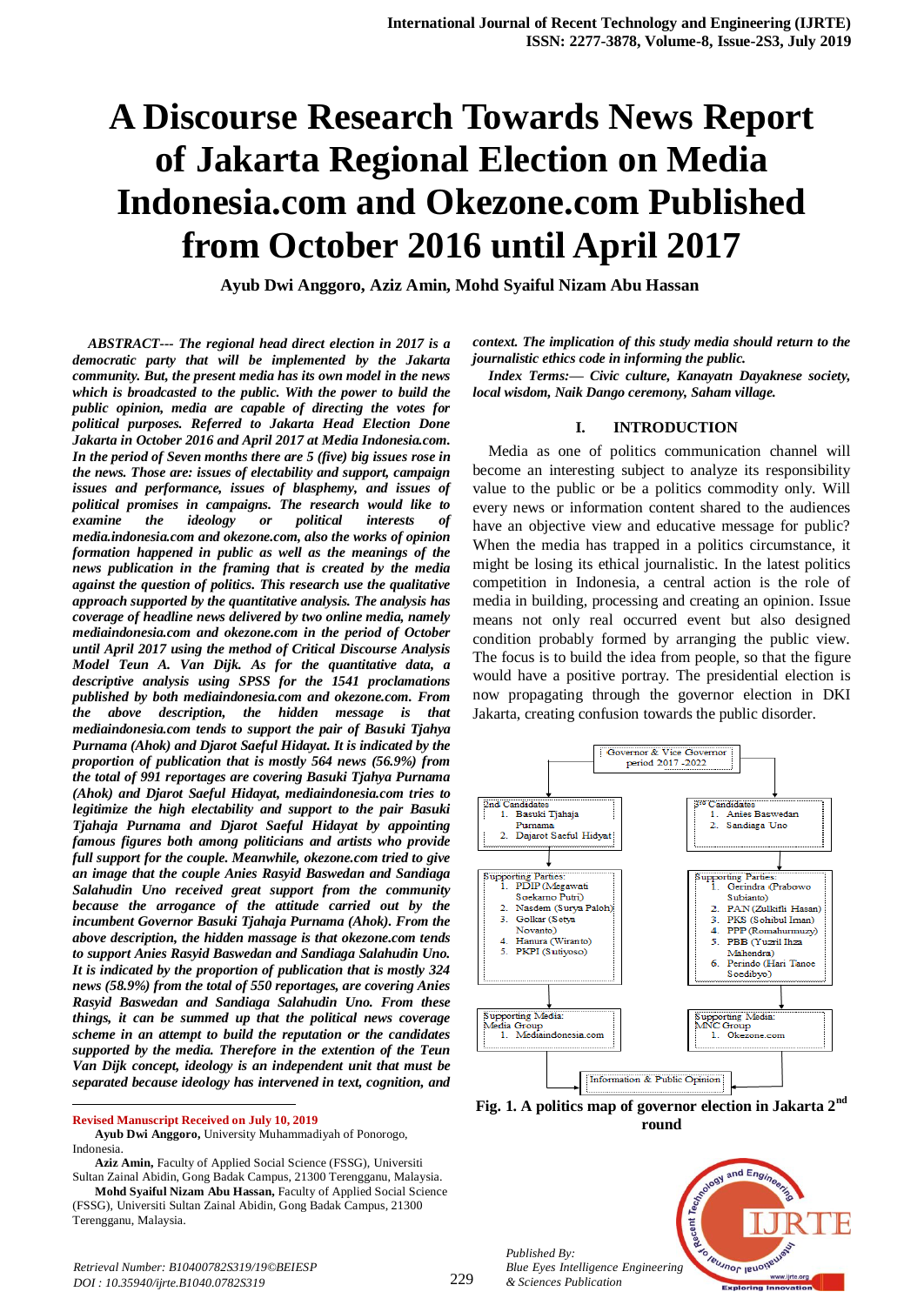The above politics scheme (Fig. 1) has shown the battle of two major media industry in Indonesia. Media group is soon facing MNC group. The broader the network has, the more capable the media in breaking the public opinion of political preference into two perceptions. Though in the end the  $3<sup>rd</sup>$ candidacy Anies Baswedan and Sandiaga Uno win the competition with the percentage of 57.96% votes from the public, while the second candidacy Basuki Tjahaja Purnama (Ahok) and Djarot Saeful Hidayat got 42.04% votes (Table 1).

| Governor and Vice Governor Candidacy of DKI Jakarta |                |  |  |
|-----------------------------------------------------|----------------|--|--|
| Basuki Tjahaja Purnama                              | Anies Baswedan |  |  |
| Djarot Saeful Hidayat                               | Sandiaga uno   |  |  |
| Result:                                             | Result:        |  |  |
| 42.99%                                              | 57.96%         |  |  |

**Table 1: A result of governor election 2nd round [1]**

The news reporting of Governor Election in Jakarta from September 2016 until April 2017 at mediaindonesia.com and okezone.com by adopting the Teun Van Dijk Model Analysis and adding Ideology is identified as: How would the ideology perspective be presented at both mediaindonesia.com and okezone.com.

## *The Evolution of Critical Discourse Analysis in the World*

Research from [2] about polarized discourse in the news stated: This study aims to investigate ideological structures of polarized discourse coded in the reports of two online news websites: egyptindependent.com and Ikhwanweb.com. The research focuses on online news reports relating to three interrelated events: the issuing of a constitutional declaration by the Egyptian president, the aftermath clashes outside the presidential palace and the issuing of the Egyptian draft constitution. The analysis of these reports is conducted within the framework of Critical Discourse Analysis. The features of the ideologies of polarized discourse are traced through quotation patterns and labeling. The study concludes with a discussion on how both websites establish a dichotomy of 'we' versus 'them.' Besides, the reports of each website marginalize the other through what is termed as 'Absent News' [3].

From the research of [4] aims to investigate three laws created during Brazilian republic government that are related to the colored population: Articles III and VIII of Criminal Code from 1890; law o quotas from 1934; and the statute of racial equality, from 2010. The theoretical referential will be critical discourse analysis (CDA), and it will rely on the work of Van Dijk and Fairclough. The purpose of this paper will problematize the myth of racial democracy through the study of intertextuality between juridical and scientific discourse and defend the hypothesis that the myth is both a way to restrain ethnic conflicts and also a mechanism of domination, but it is not a representation of Brazilian reality.

## *News and Online Journal*

In [5] defined news in his book, Here the News, as new information about an important event and attract the interest of audiences [6]. In [7] wrote in his book (Reporting News), the news is the fastest report about fact or opinions for both

are important to majority people [6]. News is one of the journalistic works that is written based on evidence or real problem or simplifying as the report of a new event. Not all of the events need to be documented, only ones that meet the criteria and have a value [8]. While, in [9] identified news. As anything that public need and want to know genuinely [10].

Mass media gives information to public anything they would need. From the above definition, we can conclude that news is the fastest report of fact, new idea, exciting or important for most people through the newspaper, radio, television, and online media [10]. The writing and delivery of the online press are almost similar to the writing of printed media, especially newspaper. But, the difference lies in the publication media which is the internet. Generally, when the online news is being opened, title and highlight are the only that can be seen. The reader has to click on the link to read the details of the news passage [11].

## *Critical Discourse Analysis*

Van Dijk viewed CDA as research of discourse analysis mainly discuss how social power abuse and inequality is being portrayed, reproduced, and rejected by the text and conversation in the context of social and politics. CDA takes a clear position to understand, expose, then challenge social inequality. As a result, CDA is known for its characteristics as an analysis tool that carries out social politics movement [12].

According to van Dijk, research on discourse is not enough based solely on text analysis, because the text is only the result of a production practice that must also be observed. Here must also be seen how a text is produced. The production process involves a process called social cognition. Text is formed in a discourse practice, a practice of discourse. Here there are two parts, namely micro text which represents a topic of issues in the news, and a large element in the form of social structures. Van Dijk makes a bridge that connects a large element in the form of a social structure with elements of micro discourse with a dimension called social cognition. Social cognition has two meanings. On the one hand, it shows how the process of the text is produced by journalists/media, on the other hand, it describes the values of the society that are spread and absorbed by journalist cognition and finally used to make news texts [13].

## **II. METHODOLOGY**

This research is qualitative research that is a field of stand-alone investigation; this research alludes to various scientific disciplines, fields, and themes. The same set of terms, complex and interrelated concepts and assumptions envelops with regard to qualitative research. The family includes traditions that are closely related to positivism, Post Structuralism, and various points of view or methods, qualitative research that is linked to cultural studies and interpretative features [14]. Besides, this research is also supported by using quantitative data which leads to data

*Published By: Blue Eyes Intelligence Engineering & Sciences Publication* 

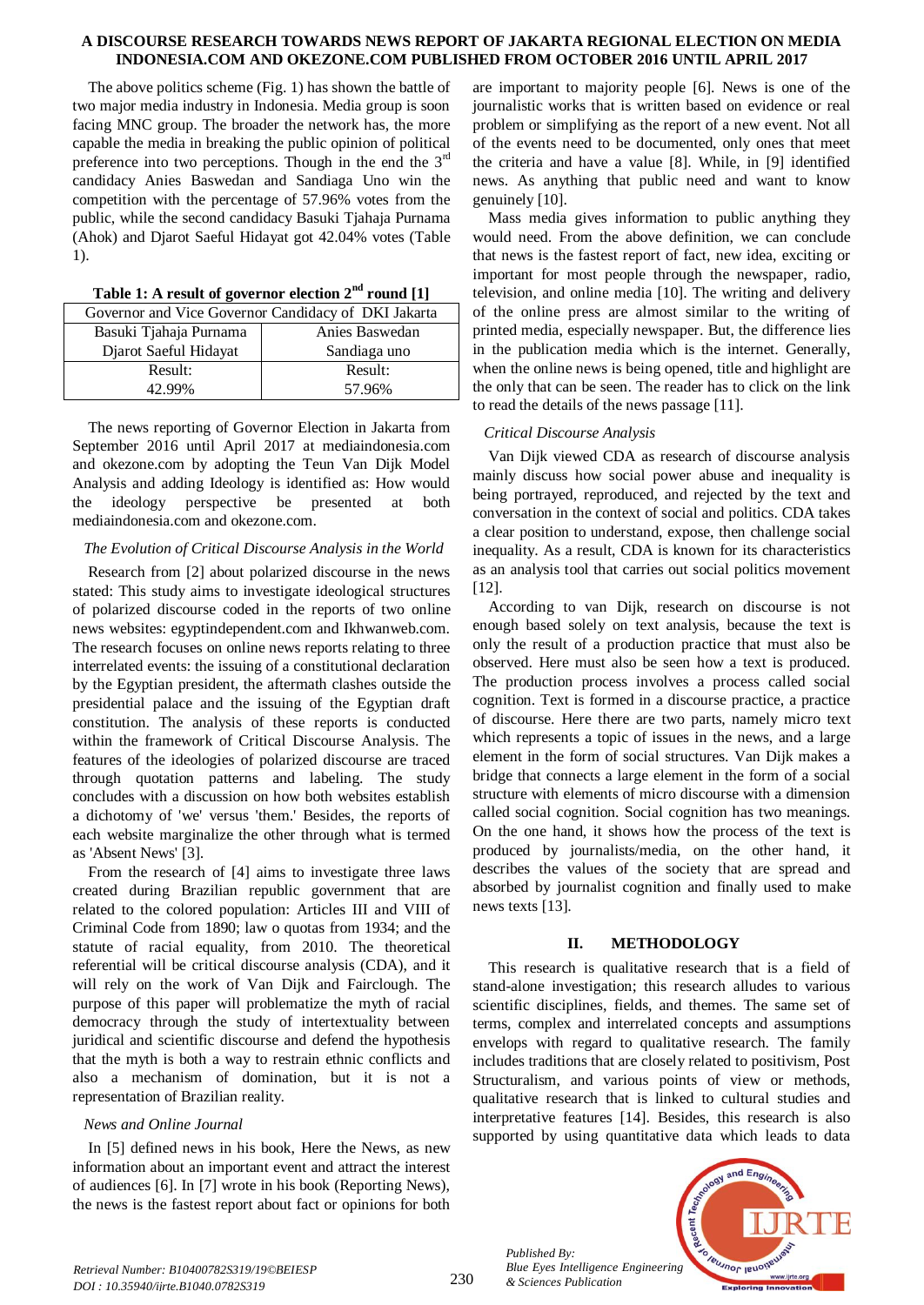processing through SPSS to find out the percentage and comparison between research objects to be descriptive.

This type of research uses a qualitative descriptive approach (Table 2). This approach is a research procedure that produces descriptive data that produces written or verbal words from people and observable behavior [15]. This study took the Object 1541 Title of DKI Jakarta Direct Local Election Reporting about candidates for governor and deputy governor from October 1st 2016 to April 15th 2017, at Mediaindonesia.com and Okezone.com. The steps to conduct an analytical study on the preaching of the DKI Jakarta direct regional elections in 2017 are as follows:

- a. Analyze ideologies classified through positive and negative news images in the category of issues raised by the media including issues of Electability and support, Campaign Issues and performance, Issues of blasphemy, Issues of Political Promises in campaigns, through processing quantitative data using SPSS.
- b. Conduct analysis using the Van Dijk critical discourse analysis model on text, cognition, and context.

| Structure                                 | Method                  |
|-------------------------------------------|-------------------------|
| Text                                      |                         |
| Analyze how the discourse                 | Critical linguistics    |
| strategy or textual written in the        |                         |
| news headline<br>at                       |                         |
| mediaindonesia.com<br>and                 |                         |
| okezone.com                               |                         |
| Social Cognition                          | Historical<br>news      |
| Analyze the form of cognition             | publication<br>at       |
| $\sin$ $\frac{1}{2}$<br>publication<br>at | mediaindonesia.com and  |
| mediaindonesia.com<br>and                 | okezone.com             |
| okezone.com                               |                         |
| Social Context                            |                         |
| Analyze the news publication              | Literature study<br>and |
| from October 2016 to April                | historical search       |
| 2017 at mediaindonesia.com                |                         |
| and okezone.com                           |                         |

**Table 2: Critical discourse analysis method [13]**

### **III. RESULTS AND DISCUSSION**

*The Comparison of Reputation on News Publication at Mediaindonesia.com and Okezone.com*

The mediaindonesia.com is an online media that massively report the phenomenon of Regional Head Election of DKI Jakarta as mentioned in Table 3 below. During the period of the campaign, in October 2016 to April 2017, it had published 991 news related to the candidates of the Governor Election in Jakarta in 2017 are as follows:

- 1. The candidate pair No. 1 Agus Harimurti Yudhoyono and Sylviana Murni
- 2. The candidate pair No. 2 Basuki Tjahaja Purnama and Djarot Saeful Hidayat
- 3. The candidate No. 3 Anies Rasyid Baswedan and Sandiaga Salahudin Uno

The news publication delivered through mediaindonesia.com was a crucial step in a competition to reach the power of DKI Jakarta. The political strategy war to seize the sympathy and support from citizens of Jakarta has heated the political escalation. The Governor Election

process is dividing the public into two fortresses, and making it an intense conflict of a national issue. The most dangerous conflict in Indonesia was when it is offending a forbidden issue of ethnicity, religion, and race (Suku, Agama, dan Ras – SARA). The conflict will eventually trigger the war inside of Indonesia as the country has a heterogenic society.

| Table 3: Monthly news publication at |  |
|--------------------------------------|--|
| mediaindonesia.com                   |  |

| Month         | Frequency | Percentage |
|---------------|-----------|------------|
| October 2016  | 214       | 21.6       |
| November 2016 | 271       | 27.3       |
| December 2016 | 215       | 21.7       |
| January 2017  | 98        | 9.9        |
| February 2017 | 113       | 11.4       |
| March 2017    | 61        | 6.2        |
| April 2017    | 19        | 1.9        |
| Total         | 991       | 100.0      |

Table 3 has shown that in October 2016, mediaindonesia.com broadcasted 214 news headlines, had increased in November to 271 headlines, decreased again in December for 215 news, in January 2017 fallen down to only 98 news, 113 headlines in February, in March and April has counted 61 news and 19 headlines consecutively. From the total of news publication during the available period, news produced in November recorded the highest frequency of broadcast as much as 271 news shared to the public.

Table 4 has shown the frequency of news reportage at mediaindonesia.com has been classified into three topics of inclination for candidates of Governor in a Regional Head Election of DKI Jakarta. Agus Harimurti Yudhoyono and Sylviana Murni yielded 183 publications, Basuki Tjahaja Purnama, and Djarot Saeful Hidayat got the most headlines frequency with a total of 564 coverages, while Anies Rasyid Baswedan and Sandiaga Salahudin Uno reached 244 broadcasts moderately. From the above analysis, Basuki and Djarot have the largest proportion of news publication at mediaindonesia.com during the campaign period in table 5.15; reaching 56.9% of the total reportage by mediaindonesia.com, Anies, and Sandiaga reaching 24.6%; and only as much as 18.5% of the total coverages are mentioning Agus and Sylviana.

| Table 4: Candidateship (reputation in news frequency |
|------------------------------------------------------|
| published by mediaindonesia.com)                     |

| равные ву несицимоневшести,                         |     |                      |
|-----------------------------------------------------|-----|----------------------|
| Candidates                                          |     | Frequency Percentage |
| Agus Harimurti Yudhoyono and<br>Sylviana Murni      | 183 | 18.5                 |
| Basuki Tjahaja Purnama and Djarot<br>Saeful Hidayat | 564 | 56.9                 |
| Anies Rasyid Baswedan and<br>Sandiaga Salahudin Uno | 244 | 24.6                 |
| Total                                               | 991 | 100.0                |



*Published By:*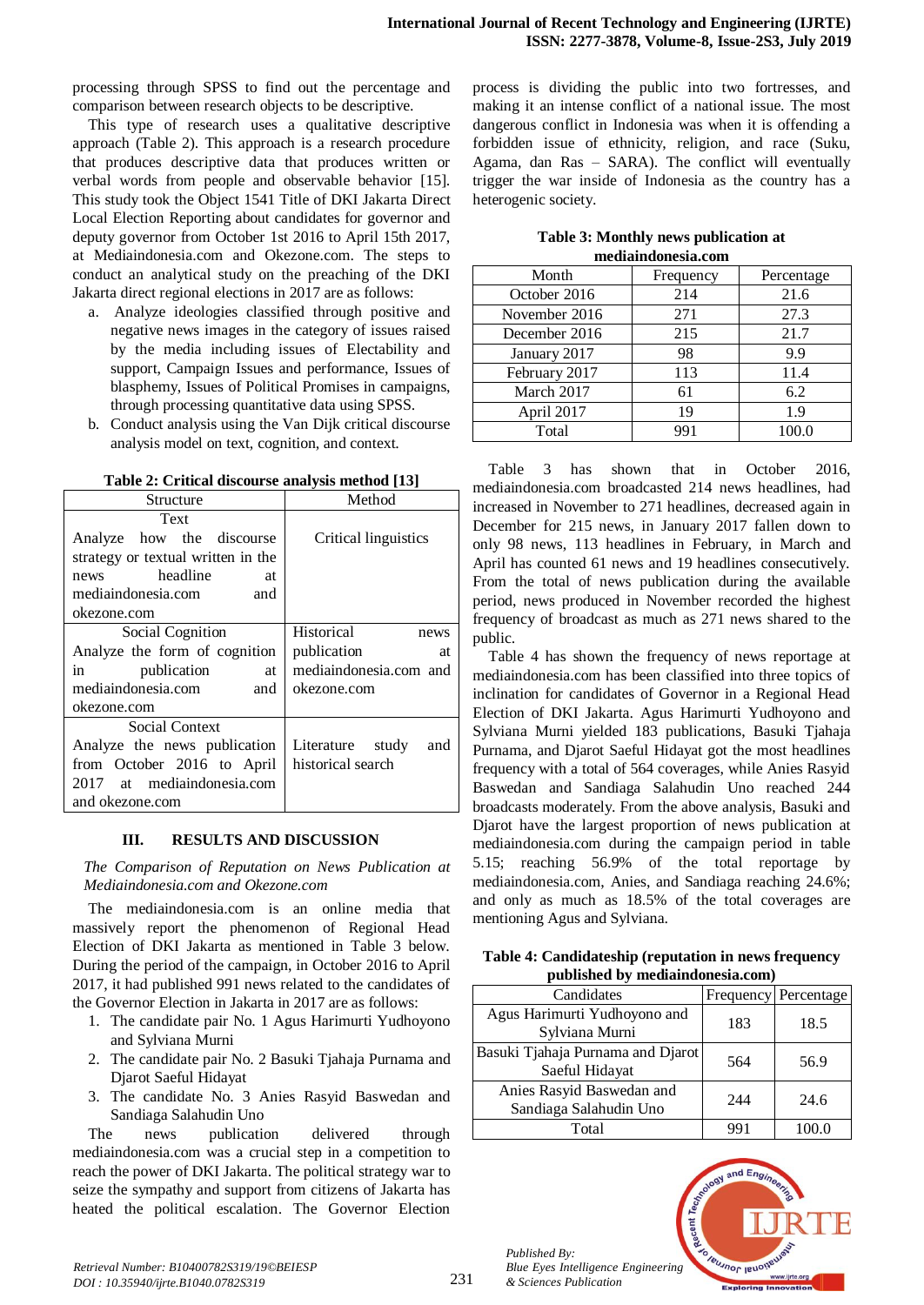The news reportage of candidate pair by mediaindonesia.com is including the central issue portrayed the momentum of economics, political, social, and cultural situation related to the direct election and activities of the contestants in a democracy battle in Jakarta. The issues brought up by mediaindonesia.com has been classified into:

- 1. The issue of electability and endorsement
- 2. The issue of campaign and performance accomplishment
- 3. The issue of religion blasphemy
- 4. The issue of political promises.

The headline publication by mediaindonesia.com in October 2016 – April 2017 for electability and endorsement issue has recorded as much as 159 news, while issue of campaign and performance for 675 articles, religion blasphemy issue is documented in 69 news, and political promises for 88 coverages. From the above frequency, the issue of campaign and achievement has domineering the publication for 68.1%; electability and endorsement for 16%; political promises for 8.9%; and lastly 7% dedicated to sharing the religion blasphemy issues (Table 5).

| Issue                           |     | Frequency Percentage |  |
|---------------------------------|-----|----------------------|--|
| The issue of Electability and   | 159 | 16.0                 |  |
| Endorsement                     |     |                      |  |
| The issue of Campaign and       | 675 | 68.1                 |  |
| Performance                     |     |                      |  |
| The issue of Religion Blasphemy | 69  | 7.0                  |  |
| The issue of Political Promises | 88  | 8.9                  |  |
| Total                           | 991 |                      |  |

**Table 5: Issue of news imaging at Mediaindonesia.com**

The rise of reportage has brought up the image or reputation for the subject of the passages. In the news publication at mediaindonesia.com covering the election in Jakarta during the period of campaign October 2016 to April 2017 has introduced image or reputation. Good news should have a balance for every news resources to be produced or in a simple word it should be neutral, not having labeled as media interpretation of the positive and negative image certain figure without reliable and valid reference.

In term of publication management, mediaindonesia.com has resulted in image identification, the positive image has come from as good as 660 news, 112 news for negative issues, while the neutral image has come from 219 news. In percentage, mediaindonesia.com broadcasted mostly 66.6% positive image, 22.1% of the neutral image and 11.3% of the negative image containing the Regional Head Election of DKI Jakarta.

**Table 6: Image or reputation publication at mediaindonesia.com**

| Reputation | Frequency | Percentage |
|------------|-----------|------------|
| Positive   | 660       | 66.6       |
| Negative   | 112       | 11.3       |
| Neutral    | 219       | າາ         |
| Total      | QQ.       | 100 O      |

From the above description (Table 6), the hidden message is that mediaindonesia.com tends to support the pair of

Basuki and Djarot. It is indicated by the proportion of publication that is mostly 564 news from the total of 991 reportages are covering Basuki Tjahya Purnama and Djarot Saeful Hidayat.

*Reputation in a News Publication at Okezone.com Referring to the Candidateship of Governor Election in Jakarta 2017*

An online media is the best channel so far; it could be a friend or enemy for people in the circle. The political world has become an exciting object of information to trail that public can access it through any media, anywhere, anytime. The Regional Head Election of DKI Jakarta has been one of the critical moment to be followed its progress. In a daily format, media are always sharing the latest situation or issue of candidates, campaign, endorsement, etc. Most of the issue is intended to build up the reputation or weaken the image of a competitor. As usual, they have hidden organizational motives related to their goal of the political party.

| Table 7: Monthly reputation in news publication at |
|----------------------------------------------------|
| okezone.com                                        |

| Month         | Frequency | Percentage |
|---------------|-----------|------------|
| October 2016  | 87        | 15.8       |
| November 2016 | 51        | 9.3        |
| December 2016 | 41        | 7.5        |
| January 2017  | 126       | 22.9       |
| February 2017 | 66        | 12.0       |
| March 2017    | 134       | 24.4       |
| April 2017    | 45        | 8.2        |
| Total         | 550       | 100.0      |

Table 7 has shown that the okezone.com published a total of 550 news reportages in seven months. The frequency of news coverage at okezone.com is less than mediaindonesia.com; almost half of the mediaindonesia.com records of broadcasts is referring to the three pairs. At okezone.com, the reportage mostly take place in March 2017 for 134 news been broadcasted (24.4% of total news), in October 2016 for 87 news with percentage of 15.8%; in November 2016 as much as 51 new for 9.3%; in December had decreased to 41 news or equals to 7.5%; in February 2017 had increased a bit of 66 news (12%); and in April 2017 45 news (8.2%) from the total reportages.

As much as 550 reportages had been delivered through okezone.com in October 2016 to April 2017 have missions asserted to it, both the organizational purpose or purely information broadcast for the public concerning the Regional Head Election of DKI Jakarta 2017. By that means, anything that has done by the six candidates of Governor and Vice of Governors gets the spotlight from all media positively or negatively.



*Published By:*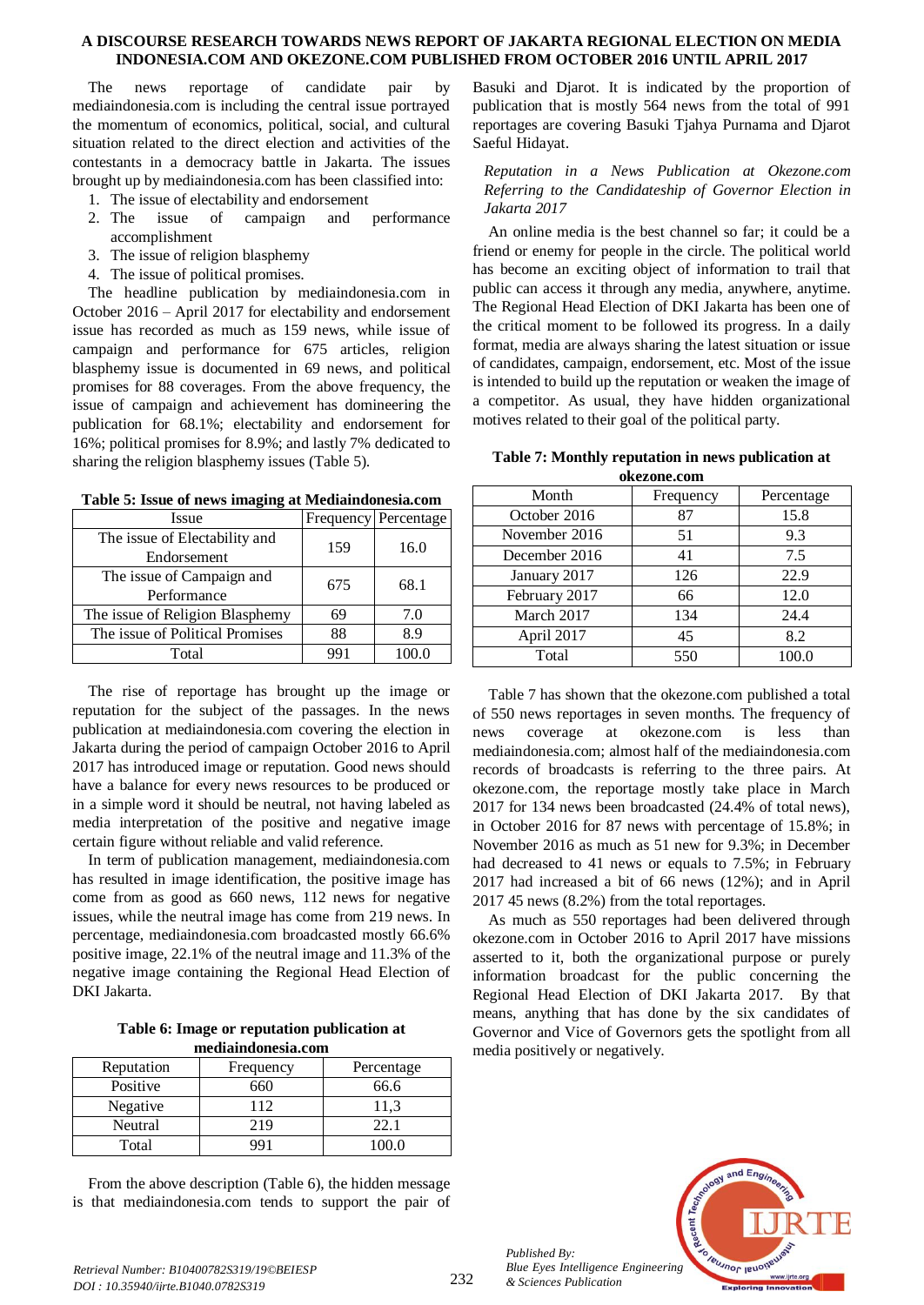| <b>OKEZONE.COM)</b>                                 |           |            |  |
|-----------------------------------------------------|-----------|------------|--|
| Candidate                                           | Frequency | Percentage |  |
| Agus Harimurti Yudhoyono and<br>Sylviana Murni      | 88        | 16.0       |  |
| Basuki Tjahaja Purnama and<br>Djarot Saeful Hidayat | 138       | 25.1       |  |
| Anies Rasyid Baswedan and<br>Sandiaga Salahudin Uno | 324       | 58.9       |  |
| Total                                               | 550       | 100.0      |  |

**Table 8: Candidacy (image on news issue at okezone.com)**

In Table 8, there were three candidate-pair of Governor and Vice of Governor Election in DKI Jakarta 2017, Agus Harimurti Yudhoyono and Sylviana Murni (candidacy number 1), Basuki Tjahaja Purnama and Djarot Saeful Hidayat (candidacy number 2), and Anies Rasyid Baswedan and Sandiaga Salahudin Uno (candidacy number 3). From the total of 550 news covered at okezone.com; 88 news or 16% from that talked about candidacy number 1 Agus Harimurti Yudhoyono and Sylviana Murni. Candidacy number 2 Basuki Tjahaja Purnama and Djarot Saeful Hidayat have the quota of 138 reportages or 25.1% of the total. And the candidacy number 3 Anies Rasyid Baswedan and Sandiaga Salahudin Uno have the most coverages with the proportion of 324 news (58.9%) from the total.

|  |  |  |  |  |  | Table 9: Issue of news imaging at okezone.com |
|--|--|--|--|--|--|-----------------------------------------------|
|--|--|--|--|--|--|-----------------------------------------------|

| <b>Issue</b>                    | Frequency | Percentage |  |
|---------------------------------|-----------|------------|--|
| The issue of Electability and   | 82        | 14.9       |  |
| Endorsement                     |           |            |  |
| The issue of Campaign and       | 394       | 71.6       |  |
| Performance                     |           |            |  |
| The issue of Religion Blasphemy | 26        | 4.7        |  |
| The issue of Political Promises | 48        | 8.7        |  |
| Total                           | 550       |            |  |

The issues certainly are enlivening the publication at okezone.com from October 2016 to April 2017. From Table 9, the media recorded to have 82 news (14.9%) reportage containing issue of electability and endorsement, and 48 (8.7%) of the total covered about political promises. In contrary, the highest point at 394 news (71.6%) talked about campaign and performance, while the lowest point of 26 news (4.7%) highlighted the religion blasphemy. The issue of campaign and performance has become the full attention for news publication at okezone.com.

**Table 10: Reputation (reputation on news publication at okezone.com)**

| Reputation | Frequency | Percentage |       |  |
|------------|-----------|------------|-------|--|
| Positive   | 285       |            | 51.8  |  |
| Negative   |           |            | 12.2  |  |
| Neutral    | 198       |            | 36.0  |  |
| Total      | 550       |            | 100.0 |  |

Table 10 has shown that Okezone.com has produced news with a positive image attached to it for 285 articles (51.8%) from the total produced articles. The positive image framing is directed to the pair of Anies and Sandiaga and only a few for Agus and Sylviana. And not surprisingly, there is no

positive image directed to Basuki and Djarot. For the negative issues took 67 news or 12.2% of the total, aimed at Basuki and Djarot. While, the neutral reputation are produced at 198 news or 36% of the total coverages.

*Analysis of Teun Van Dijk Model at Mediaindonesia.com and Okezone.com*

## *a Mediaindonesia.com*

## *Text Macro*

- 1. The results of the identification and elaboration contained in a publication by mediaindonesia.com in October 1st 2016 to April 15th 2017 is related to the title and content of the above reportage with the theme of issues of Electability and Endorsement. campaign and Performance, Religion Blasphemy, and issues of Political Promises. The issues are infused in the campaign message against pairs of serial numbers 1 (one) Agus Yudhoyono and Sylviana Murni
- 2. The results of news observation for Mediaindonesia.com in October 1st 2016 to April 15th 2017 is related to the title and content of the above news theme on the issue of Electability and Endorsement, Campaign and Performance, Political Promises in the campaign against pair number 2 (two ) Basuki Tjahaja Purnama and Djarot Saeful Hidayat.
- 3. The results of the analysis on the news carried out by Mediaindonesia.com in October 1st 2016 to April 15th 2017 related to the title and content of the above news with the theme of issues of Electability and Endorsement, Campaign and Performance, Political Promises. The issues are embedded in the campaign against pair number 3 (three) Anies Baswedan - Sandiaga Uno.

## *Text Superstructure*

- 1. The results of the identification and elaboration of the news carried out by mediaindonesia.com emphasized the title and news content scheme which informed the condition of the electability position of Agus Yudhoyono and Sylviana Murni, the conditions of the candidate pair supporters, and political promises to be made, while the news content who uses an inverted pyramid scheme. For lead / terrace news is described about the atmosphere not so developed electability progress and lack of solid support groups, criticism of Ahok's performance and political promises For body news, supporting information, chronological and additional data written by quoting statements from news sources informing about answers on developing issues and work plans.
- 2. The results of the elaboration of the news published by Mediaindonesia.com emphasized the title and news content scheme that informed the condition of the electability position of Basuki Tjahaja Purnama and Djarot Saeful Hidayat, the conditions of the candidate pair supporters, and political promises to be made, while content of news tuses an inverted pyramid



*Published By:*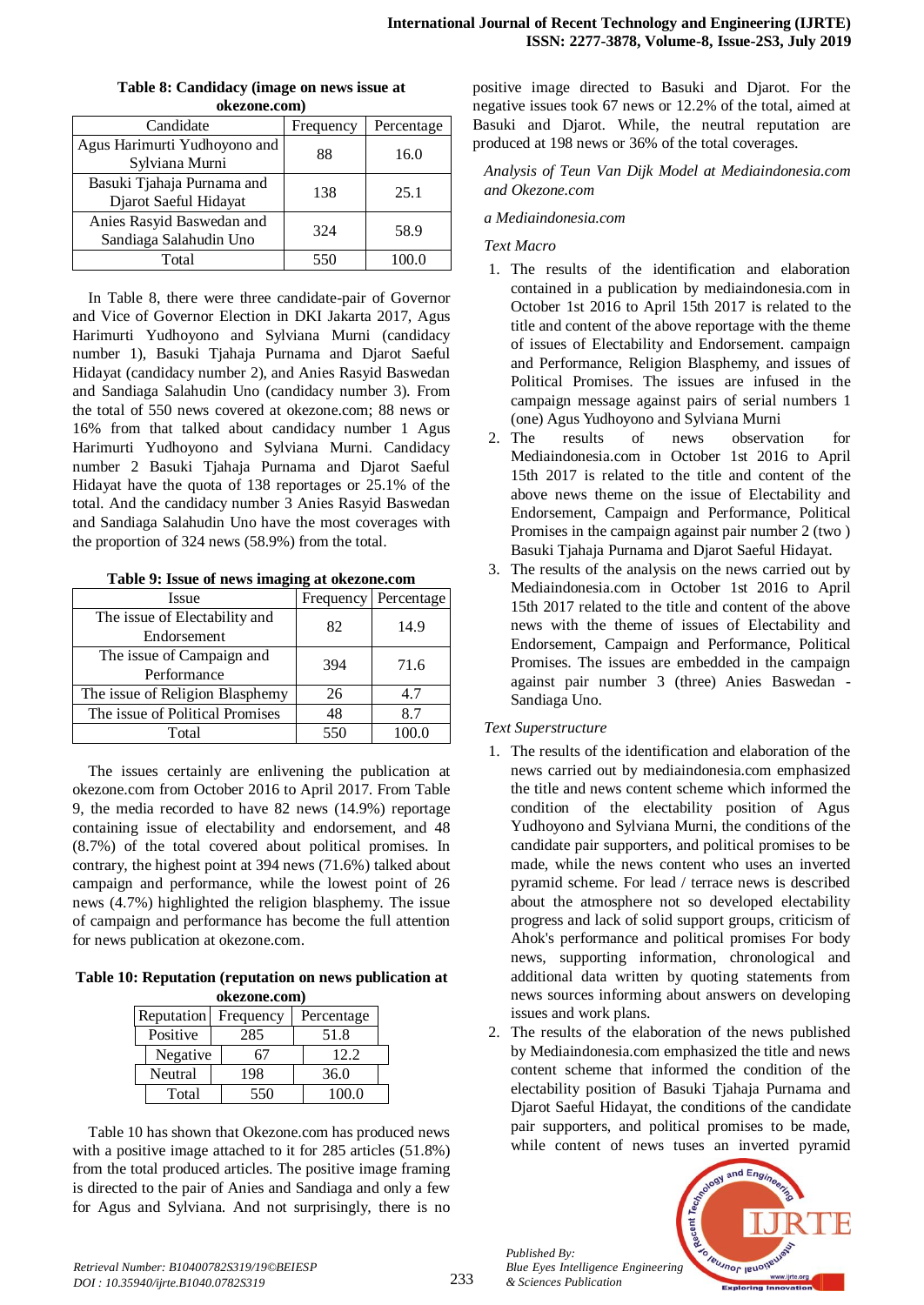scheme. The lead or terrace news described about the atmosphere of not so developed electability progress and lack of solid support groups, criticism of Ahok's performance, and political promises. As for body news, supporting information, chronological, and additional data written by quoting statements from news sources informing about answers on developing issues and work plans to be carried out.

3. The results of the elaboration on the news carried out by Mediaindonesia.com emphasized the title and news content scheme that informed the condition of the electability position of Anies Baswedan - Sandiaga Uno, the conditions of the candidate pair supporters, and political promises to be made, while the contents of the news use an inverted pyramid scheme. The lead or terrace news described about the atmosphere of not so developed electability progress and lack of solid support groups, criticism of Ahok's performance and political promises. As for body news, supporting information, chronological, and additional data written by quoting statements from news sources informing about answers on developing issues and work plans to be carried out.

## *Text Micro*

1. The results of Semantic Analysis, Syntax, Stylistics, and Rhetoric often use parallelism and repetition of language styles. Parallelism is a style of language in the form of alignment between phrases that occupy the same function; repetition is a style of language by repeating the use of certain words or groups of words while language rhetoric tends to use deliberative rhetoric focusing on what will happen later when a policy is applied now.

# *Social Cognition*

Journalists and editors of Mediaindonesia.com are members of the Media Group. The media group consists of Media Indonesia (Mediaindonesia.com), Lampung Post, Borneo news, Tabloid Prioritas, and Metro TV. The ownership of the media group is Surya Paloh who is also the chairman of the Democratic National party.

## *Social Context*

The news coverage was published by Mediaindonesia.com in October 1st 2016 to April 15th 2017 with campaign issues and performance reported on three events:

# *a. Agus Yudhoyono and Sylviana Murni*

- 1. The first event was Susilo Bambang Yudhoyono who led the Agus - Sylviana volunteer consolidation meeting.
- 2. The second event, the general chairman of the Cikeas Axis party (Partai Poros Cikeas) coalition of four party's leader, will go down the mountain (take an action) for the sake of candidate pair Agus – Sylviana.
- 3. The third event, Agus considers that Pilkada is a sacred duty call.
- *a. Basuki Tjahaja Purnama and Djarot Saeful Hidayat*
- 1. The first event was the victory of Ahok in the first round of election.
- 2. The second event of Ahok's electability is further ahead
- 3. The first event concerning the high electability and support for the candidate pair Ahok-Djarot.
- 4. The split of supporters of the pair Agus Harimurti Yudhoyono and Sylviana Murni in the second round.

## *a. Anies Rasyid Baswedan - Sandiaga Uno*

- 1. The direct campaign events for candidates for Anies-Sandiaga.
- 2. The Prabowo's guerrilla (blusukan) strategy by visiting the aquarium camp and inviting people to support the candidate pair Anies-Sandiaga.

The moment when Anies-Sandiaga is superior in the Jakarta Regional Election 2017.

## *b. Okezone.com*

## *Text Macro*

- 1. The result of the elaboration on the news reported by okezone.com in October 1st 2016 to April 15th 2017 is related to the title and content of the above news with the theme of the issue of Electability and Endorsement, Campaign and Performance, and Political Promises. These are all included in the campaign for pair number 1 (one) Agus Yudhoyono and Sylviana.
- 2. The results of the identification on the news carried out by okezone.com in October 1st 2016 to April 15th 2017 is related to the title and content of the above news with the theme of issues of Electability and Endorsement, Campaign and Performance, and Political Promises in the campaign for pair numbers 2 Basuki Tjahaja Purnama and Djarot Saeful Hidayat.
- 3. The results of the analysis on the news carried out by okezone.com in October 1st 2016 to April 15th 2017 related to the title and content of the above news with the theme of issues of Electability and Endorsement, Campaign and Performance, Political Promises. The issues are embedded in the campaign against pair number 3 (three) Anies Baswedan - Sandiaga Uno.

## *Text Superstructure*

The results of the elaboration on the news delivered by Okezone.com emphasized the title and news content scheme that informed the condition of the electability position of Agus Yudhoyono and Sylviana Murni, the conditions of the candidate pair's supporters, and political promises to be made, while the contents of the news using an inverted pyramid scheme. The lead or terrace news described about the atmosphere of not so developed electability progress and lack of solid support groups, criticism of Ahok's performance, and political promises. As for body news, supporting information, chronological, and additional data written by quoting statements from news sources informing about answers on developing issues and work plans to be carried out.



*Retrieval Number: B10400782S319/19©BEIESP DOI : 10.35940/ijrte.B1040.0782S319*

*Published By: Blue Eyes Intelligence Engineering & Sciences Publication*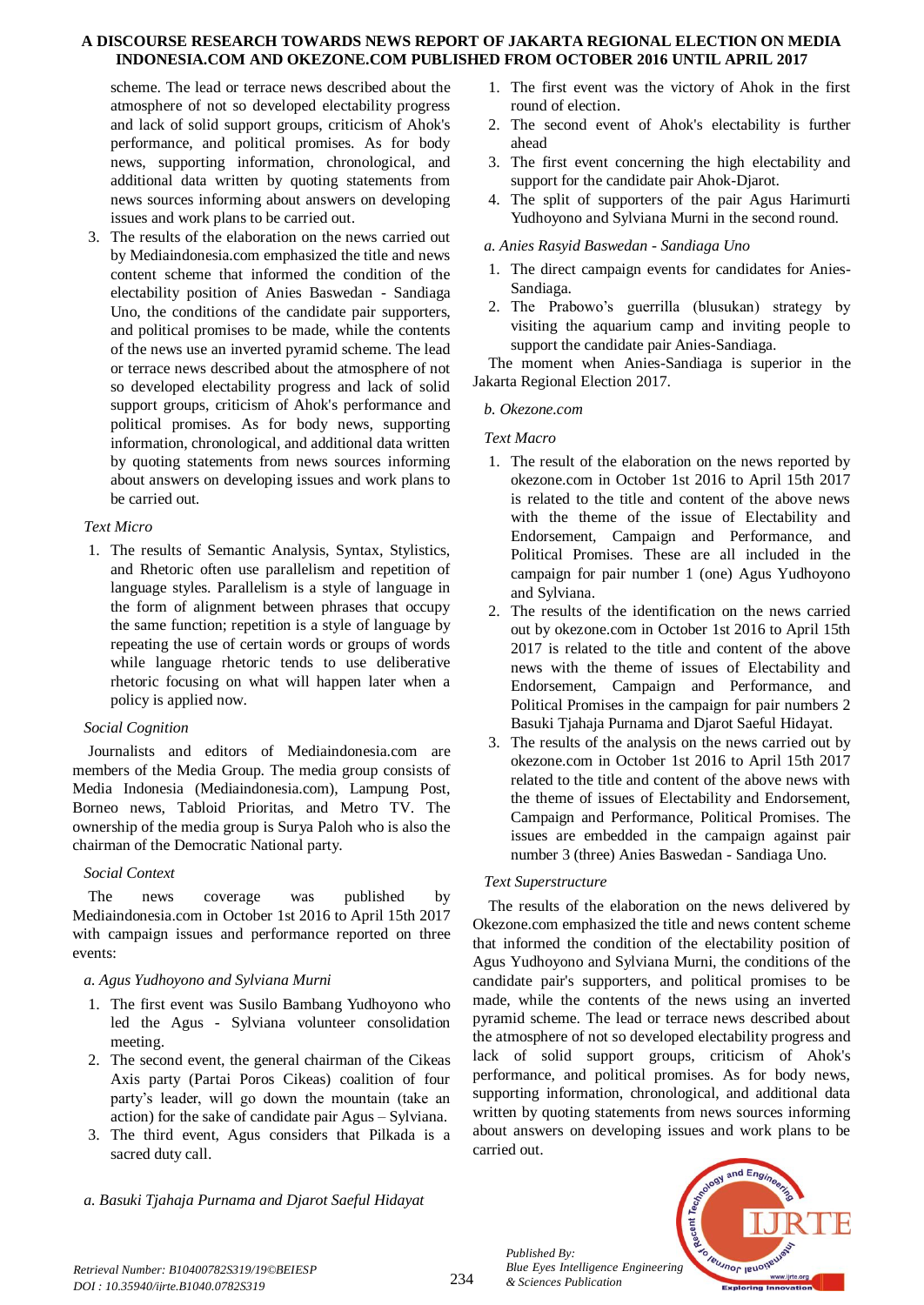#### *Text Mirco*

The results of Semantic Analysis, Syntax, Stylistics, and Rhetoric often use parallelism and repetition language styles. Parallelism is a style of language in the form of alignment between phrases that occupy the same function. Repetition is a style of language by repeating the use of certain words or group of words while language rhetoric tends to use deliberative rhetoric focusing on what will happen later when a policy is implemented.

#### *Social Cognition*

The okezone.com is an entity from MNC Group owned by CEO Hary Tanoesoedibjo, a general chairman of the Perindo party who has a political tendency towards prospective candidacy of Anies Baswedan and Sandiaga Uno.

#### *Social Context*

The news background that was pointed out by Okezone.com in October 1st 2016 to April 15th 2017with electability issues and endorsement occurring in:

#### *a. Agus Yudhoyono and Sylviana Murni*

- 1. The events of many public figures supporting the Agus-Sylviana candidacy.
- 2. The voting result in the first round is unfavorable for candidate pair Agus-Sylviana because lack of electability publication.

#### *a. Basuki Tjahaja Purnama and Djarot Saeful Hidayat*

- 1. Campaign events prior to the selection of the first round of election.
- 2. Events of support and electability of Ahok in the midst of cases of blasphemy that are taking place.
- 3. There are still many reports about the issue of the blasphemy of the prospective Governor Ahok
- 4. The second round of direct election is getting more interesting.

### *a. Anies Rasyid Baswedan - Sandiaga Uno*

- 1. The amount of support given to Anies Sandiaga and the magnitude of both individual electabilities.
- 2. The direct campaign and guerilla visit to the village events by candidate Anies and Sandiaga.
- 3. The electability of Anies and Sandiaga has increase due to Ahok's religion blasphemy case.

The event of Anies and Sandiaga won the DKI Jakarta Regional Head Election in 2017 and elected as the new Leader of Jakarta.

### *Theoretical Analysis*

### *1. Theoretical Analysis*

The ideology analysis referred by Van Dijk in a dimension analysis of text, cognition, and context will be changed in the current situation of Indonesia. The adjustment happens because the ideology becomes one-full dimension as a unit of analysis. The latest phenomenon occurred in Indonesia is how many people, the owner of media publisher, that have entering the politics and using their corporation to support their political desire. The news publication at mediaindonesia.com has defining ideology as the desire towards economics, politics, social and culture of the media corporation. In making the analysis, the dimension cannot be mixed because ideology is a large unit and has a strong influence. A statement from Widy D. Indiantari strengthens the opinion, an editor of legal and security politics at mediaindonesia.com stated that:

"Mediaindonesia.com indeed leaning to the candidacy of Ahok-Djarot because the company wants to give educative information to the public whose they are proven as the best candidates having great achievements in leading DKI Jakarta. It is true that all of the candidates are a good person, but once again we want to assist public to be as wise as possible in using their voting rights, not to be affected by reportage or invalid issues.

Moreover, the majority of the citizens still easily influenced or provoked by the unreliable source of information, or they might believe in the programs proposed by other pairs of the candidate in which the success ratio of the plan is still in question. It differs from Ahok-Djarot, who is always showing remarkable progress. And some of the political campaign delivered by other party had offended issue of religion and tribe as what is happened yesterday."

### *1. Analysis of Media Condition*

Based on the further analysis, the involvement phenomenon of the media industry in a political realm truly exists and real. The function of media is a tool of propaganda by the political elite in building the political desire to a good image and opinion in the eyes of the public. The mediaindonesia.com has priority to win the Ahok-Djarot pair. In contrast to that, okezone.com has the urge to bring Anies-Sandiaga pair to the chair of Governor in DKI Jakarta 2017-2022. The pattern is to play and manage events into issues that will produce an image or reputation for the pair of candidates who are supported. The mediaindonesia.com in every news production carried out, gave a positive label to the pair Basuki Tjahaja Purnama and Djarot Saeful Hidayat. Never even though in the news giving a negative label or image to the pair. Whereas for the pair Agus Harimurti Yudhoyono and Sylviana Murni and Anies Rasyid Baswedan and Sandiaga Salahudin Uno dominated by negative reporting. For each news production conducted by okezone.com, giving a real label or image to the pair Agus Harimurti Yudhoyono - Sylviana Murni and Anies Rasyid Baswedan - Sandiaga Salahudin Uno, but the dominance of the percentage of news coverage was directed at supporting the couple Anies Rasyid Baswedan and Sandiaga Salahudin Uno. As for the pair Basuki Tjahaja Purnama and Djarot Saeful Hidayat, all the news publications were labeled with negative images.

The media battle scheme that took place at okezone.com was more aggressive in forming a negative image for its political opponents namely for the pair Basuki Tjahaja Purnama and Djarot Saeful Hidayat. Meanwhile, the battle at mediaindonesia.com is not so aggressive in providing a negative image for its political opponents; this is evident from the positive image that is still labeled with its political opponents namely the pair Agus Harimurti Yudhoyono - Sylviana Murni and Anies Rasyid Baswedan - Sandiaga Salahudin Uno.

*Published By: Blue Eyes Intelligence Engineering & Sciences Publication* 

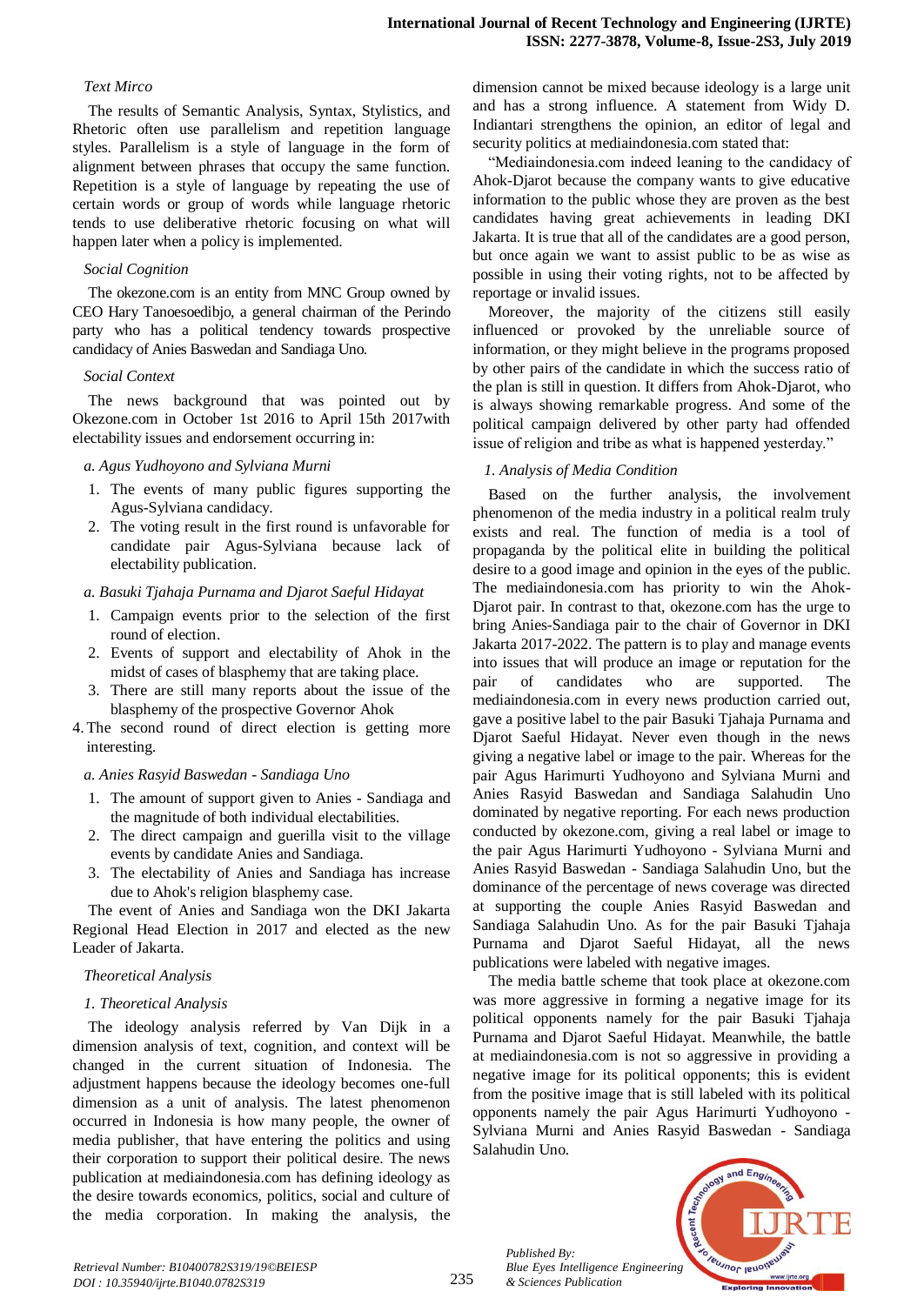#### *1. Analysis of Society Condition*

In the news publication of Regional Head Election in DKI Jakarta 2017, the public opinions were classified into four issues as follows:

## *a. The Electability and Support Issues*

At the mediaindonesia.com, the public had presented with news about the high electability and support of the pair Basuki Tjahaja Purnama and Djarot Saeful Hidayat. While the pair Agus Harimurti Yudhoyono - Sylviana Murni and Anies Rasyid Baswedan - Sandiaga Salahudin Uno were portrayed in the news as political figures with minimal support from the community. Also, mediaindonesia.com tries to legitimize the high electability and support to the pair Basuki Tjahaja Purnama and Djarot Saeful Hidayat by appointing famous figures both among politicians and artists who provide full support for the couple. Meanwhile, okezone.com tried to give an image that the couple Anies Rasyid Baswedan and Sandiaga Salahudin Uno received great support from the community because the arrogance of the attitude carried out by the incumbent Governor was marked by a massive public rejection of the Basuki Tjahaja Purnama and Djarot Saeful Hidayat pair.

## *b. The Campaign and Performance Issues*

The campaign and performance issues raised by mediaindonesia.com preach and shape the image that the pair Basuki Tjahaja Purnama and Djarot Saeful Hidayat have tested their performance and need not doubt. It was evidenced by the dominance of campaign and performance issues from October 2016 - April 2017. While, for the pair Agus Harimurti Yudhoyono - Sylviana Murni and Anies Rasyid Baswedan - Sandiaga Salahudin Uno were portrayed as figures whose performance had not been tested so that the public was considered to be worried.

The news delivered by okezone.com illustrates that the pair Basuki Tjahaja Purnama and Djarot Saeful Hidayat were couples who built Jakarta arrogantly. The community is viewed as disappointed with their leadership. Meanwhile, the pair Agus Harimurti Yudhoyono - Sylviana Murni and Anies Rasyid Baswedan - Sandiaga Salahudin Uno were chosen as partners who gave new hope to the people of DKI Jakarta who needed more humanist leaders. It was reaffirmed in the second round of the Jakarta regional election after the election of two candidate pairs who fought Anies Rasyid Baswedan, and Sandiaga Salahudin Uno was described as ideal figures depicted as bringing together all elements of the Jakarta community.

## *c. The Religion Blasphemy Issues*

In the news carried out by mediaindonesia.com, the movement that took place in Jakarta demanding the trial of Basuki Tjahaja Purnama over the blasphemy case from his speech at the Thousand Islands (*Pulau Seribu*) was considered in the news of mediaindonesia.com that was not true or an event ridden by political interests. The pattern used is utilizing Islamic figures both from mass organizations or political parties that reinforce the statement that what Basuki Tjahaja Purnama did was not an act of defamation of religion especially Basuki Tjahaja Purnama

had apologized to Muslims so that as a good Muslim should have to forgive what have done by Basuki Tjahaja Purnama.

Meanwhile, okezone.com stated that Basuki Tjahaja Purnama had committed blasphemy. The issue was reinforced by the high coverage of the mass movements which made demands to try and imprison Basuki Tjahaja Purnama.

## *a. The Political Promises Issues*

In the news carried out by mediaindonesia.com, the figures of the pair Basuki Tjahaja Purnama and Djarot Saeful Hidayat were portrayed as figures that did not carry out many political promises but had been tested for leadership in Jakarta and had made many good changes by the people of Jakarta. Whereas the news carried out by okezone.com depicts the figures of Basuki Tjahaja Purnama and Djarot Saeful Hidayat as arrogant leaders while Anies Rasyid Baswedan and Sandiaga Salahudin Uno are portrayed as leaders who have programs that will improve the welfare of the people of Jakarta and make DKI Jakarta a more humanist capital.

## **IV. CONCLUSION**

The identification analysis carried out at mediaindonesia.com in October related to the issue of electability and supported in the DKI Jakarta Pilkada against the three pairs of candidates who will compete are described as follows:

- a. The text dimension at mediaindonesia.com tries to build a text structure that is focused on creating the Ahok - Djarot pair reputation more positively than the other two partners. It was further reinforced by the comparison of the number of news available, where the Ahok-Djarot pair dominated the news. The okezone.com on the other hand represents the pair Anies Rasyid Baswedan and Sandiaga Salahudin Uno.
- b. The cognition dimension of mediaindonesia.com has a strong affiliation with the Media Group owned by Surya Paloh, one of the Democratic National party leaders who support the nomination of the Ahok - Djarot pair, while okezone.com is under the auspices of Hari Tanoesoedibjo of MNC Group and Perindo party leader.
- c. The context dimension concerns about building an image for positive public opinion on candidates who are competing. The concern is an important matter in contestation of politics. Also, it also functioned to counter-attack the negative opinions spread by political opponents. The events at mediaindonesia.com news coincided with two momentum events, namely: the momentum of registration of regional election participants and the momentum of the emergence of issues of blasphemy which were in the public spotlight. In this case, mediaindonesia.com became a tool to redeem the growing public opinion about negative news addressed to Basuki Tjahaja Purnama (Ahok) while



*Published By:*